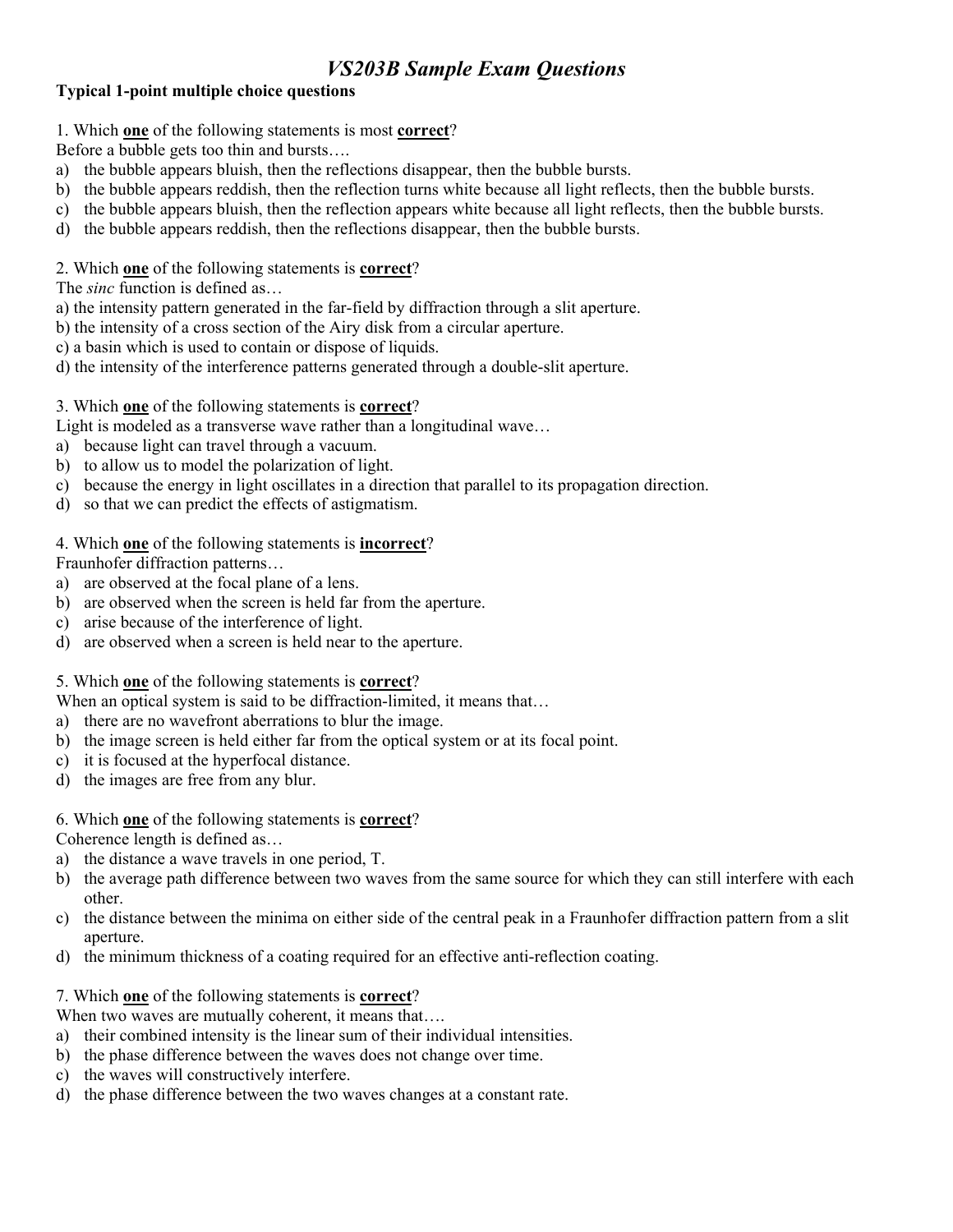8. Which **one** of the following statements is **correct**?

The index of refraction of an ideal antireflection coating has to satisfy the equation  $n_c = \sqrt{n_g}$ ...

- a) to ensure that there is no 180 degree phase change at the coating/spectacle interface.
- b) to compensate for the change in wavelength as the light passes through the media with different refractive indices.
- c) to minimize the amplitude of the reflection at each surface.
- d) to make the amplitude of the reflection at the first surface the same as the second surface.

9. Which **one** of the following statements is **correct**?

Barrel distortion is caused by…

a) a decrease in magnification of an optical system as the object is moved away from the optical axis.

b) an increase in magnification of an optical system as the object is moved away from the optical axis.

c) an increase in the spherical aberration of an optical system as the object is moved away from the optical axis.

d) a decrease in the magnification of an optical system as the radius of the aperture in an optical system increases.

10. As the refractive efficiency (aka nu-value, V-value, Abbe number or constringence) of a lens increases, the magnitude of the chromatic aberration of a lens

- a) increases.
- b) decreases.

11. When an image of an object has a magnification that increases with the object's distance from the axis, the resulting lens is said to produce

- a) spherical aberration.
- b) Prentice's effect.
- c) pincushion distortion.
- d) curvature of field.

12. For an off-axis object being imaged through a lens, the plane that contains the chief ray from the object and the optical axis is called the

a) tangential axis.

b) sagittal axis.

13. Choose the **one** statement that is **incorrect**:

a) Distortion is an aberration that does not blur the image of an object.

b) Spherical aberration only occurs for on-axis objects.

c) In a centered optical system with spherical lenses, spherical aberration and coma increase at a faster rate than astigmatism, so even though astigmatism may dominate for small pupils, spherical aberration and coma will be the main aberrations blurring the image for large pupils.

d) Astigmatism occurs for toric surfaces and also for optical systems with spherical surfaces when the object being imaged is held off axis.

Answers

- 1) a 2) a 3) b
- 4) d
- 5) a 6) b
- 7) b
- 8) d
- 9) a 10) b
- 11) c
- 12) a 13) b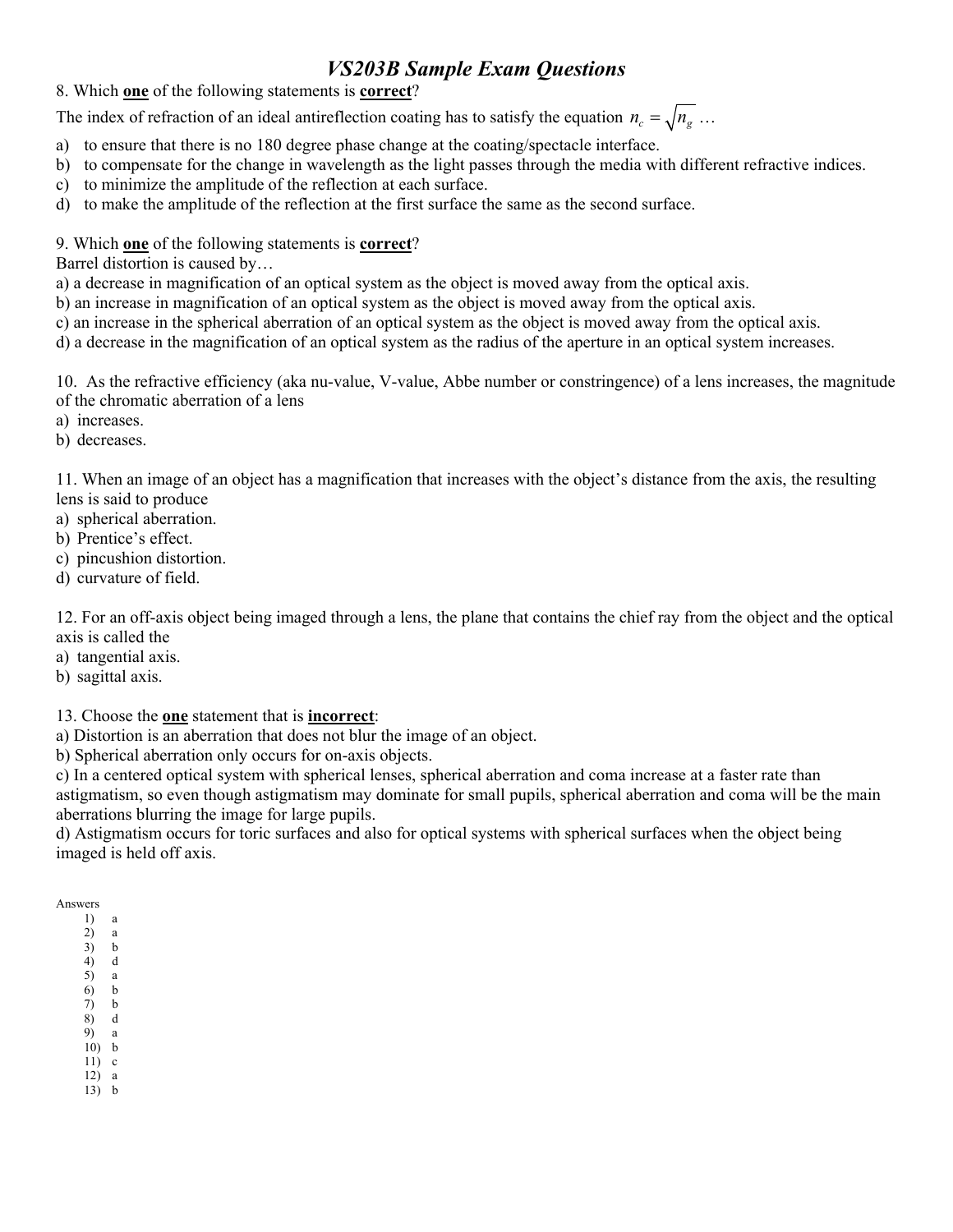#### **Typical 2-point multiple choice questions**

1. What is the Rayleigh resolution limit at 450 nm for an eye with a 5 mm pupil size?

a) 0.377 minutes of arc

b) 0.310 minutes of arc

- c) 0.0063 minutes of arc
- d) 0.00011 minutes of arc

2. Light has a frequency of 4.74 x  $10^{14}$  Hz. How many wavelengths of this light are there in a 1 mm thick piece of glass with an index of 1.5?

- a)  $1.58 \times 10^3$
- b)  $2.37 \times 10^3$
- c)  $1.58 \times 10^6$
- d)  $2.37 \times 10^6$

3. To resolve the **E** on a Snellen chart, you have to resolve the separation between two adjacent arms of the letter. According to Rayleigh's criterion for resolution, what pupil size would the eye need in order to just resolve a 20/10 letter in 550 nm light? (A 20/10 letter has a 1 minute of arc separation between adjacent arms on the **E**. Assume that the eye has no aberrations)

- a) 2.31 mm
- b) 4.03 mm
- c) 4.61 mm
- a) 6.71 mm

4. What diameter does an Earth-based telescope have to be to resolve two point sources on the moon that are separated by 3 meters? Assume that i) the moon orbits at 384,400 km above the earth, ii) the night sky is clear with no turbulence in the atmosphere, iii) the wavelength of the reflected light is narrow and centered at 600 nm and v) the telescope is diffraction-limited

- a) 9.379 m
- b) 93.79 m
- c) 937.9 m
- d) 9.379 km

5. Light incident on a 0.15 mm wide slit forms a diffraction pattern on a screen 6 m away. If the first minimum of the diffraction pattern is 2 cm from the central peak, what is the wavelength of the incident light?

- a) 350 nm
- b) 420 nm
- c) 500 nm
- d) 550 nm

6. What is Brewster's angle for light reflecting off a water-glass interface  $(n_{water} = 1.33, n_{glass} = 1.5)$ ?

- a) 41.56˚
- b) 48.43˚
- c) 56.31˚
- d) 90˚

7. For a lens (in air) the rays entering the lens margin from a distant on-axis object focus at a distance of 1 m. The rays from the same object passing through the center of the lens focus at 50 cm. What is the spherical aberration of the lens in diopters?

- a) -1.00 D LSA
- b) +1.00 D LSA
- c) -0.5 D LSA
- d) +0.5 D LSA

**answers: 1) a; 2) b; 3) c; 4) b; 5) c; 6) b; 7) a**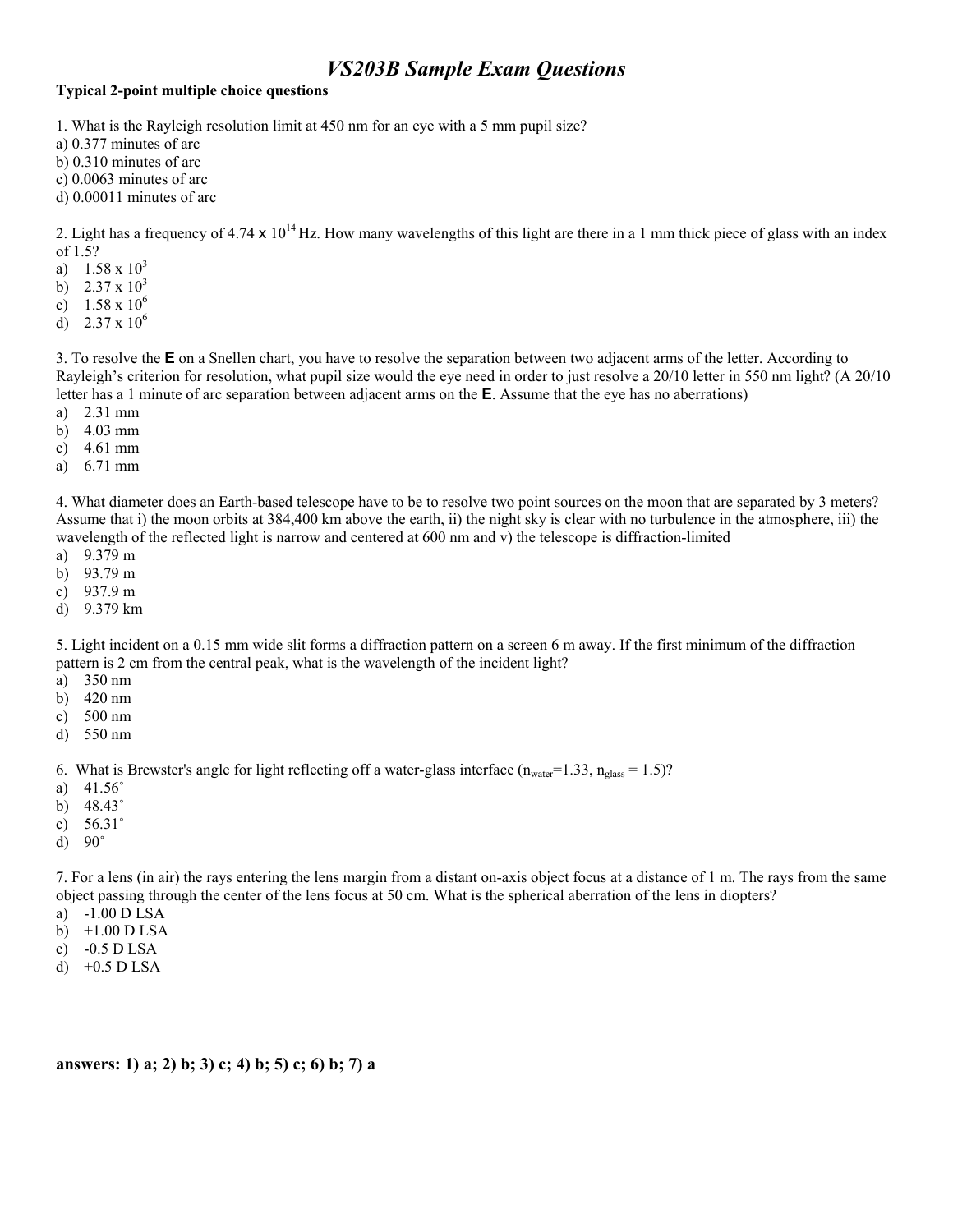## **Typical Multiple Point Problems**

|                                                             | 1. (2 points) The typical human eye has an optimal pupil size somewhere between 2 and 3 mm. For smaller pupils, the |
|-------------------------------------------------------------|---------------------------------------------------------------------------------------------------------------------|
| image quality reduces because of an increase in blur due to | . For larger pupils the image                                                                                       |
| quality is reduced because of an increase in blur due to    |                                                                                                                     |

2. (**9 points total**) A light wave is traveling to the left through unknown media at  $1.875 \times 10^8$  m/s and has a frequency of 5.455 X  $10^{14}$  Hz. (light in a vacuum has a speed of 3 X  $10^8$  m/s). A second wave is mutually coherent with the first wave and has a phase difference of 120 deg. The amplitudes of both waves are 5 (arbitrary units).

- a) **(1 point)** What is the index of refraction of the media through which the light is propagating?
- b) **(1 point)** What is the wavelength of the light in the unknown media?
- c) **(1 point)** What is the wavelength of the light in a vacuum?
- d) **(4 points)** Fill in the appropriate numbers for the wave equation for each of the waves [in radians].

| $E_1 =$ $\times \sin$ (           |  |  |
|-----------------------------------|--|--|
| $E_2 =$ $\frac{\times \sin(x)}{}$ |  |  |

e) **(2 points)** What is the intensity of the coherent sum of these two waves?

3. **(3 points)** Calculate the rectangular aperture size that will produce a diffraction pattern with 600 nm light whose central spot has an angular width (measured between the first minima on either side of the central spot) of 3 degrees and an angular height of 2 degrees.

4**. (3 points)** You form a real image of two 550 nm point sources through a diffraction-limited lens. The object distance is -10 m and the image distance is 10 m. You find that when the sources are closer than 1 cm, then they are no longer resolved in the image. What is the size of the lens (ie the diameter of the aperture)?

5. **(5 points total)** You are designing an antireflection coating to minimize the reflection of 550 nm light from a diamond (index of refraction  $= 2.61$ ).

- a) **(1 point)** What is the most appropriate index of refraction for the coating?
- b) **(1 point)** What is the thickness of the coating?
- c) **(1 point)** What is the reflectance of the surface for 550 nm light with the ideal coating applied?
- d) **(1 point)** If your only choice for the coating was MgF<sub>2</sub> (n=1.38), what would the thickness have to be?

e) (1 point) How thick would you make the MgF<sub>2</sub> coating to maximize, rather than minimize the reflection of 550 nm light?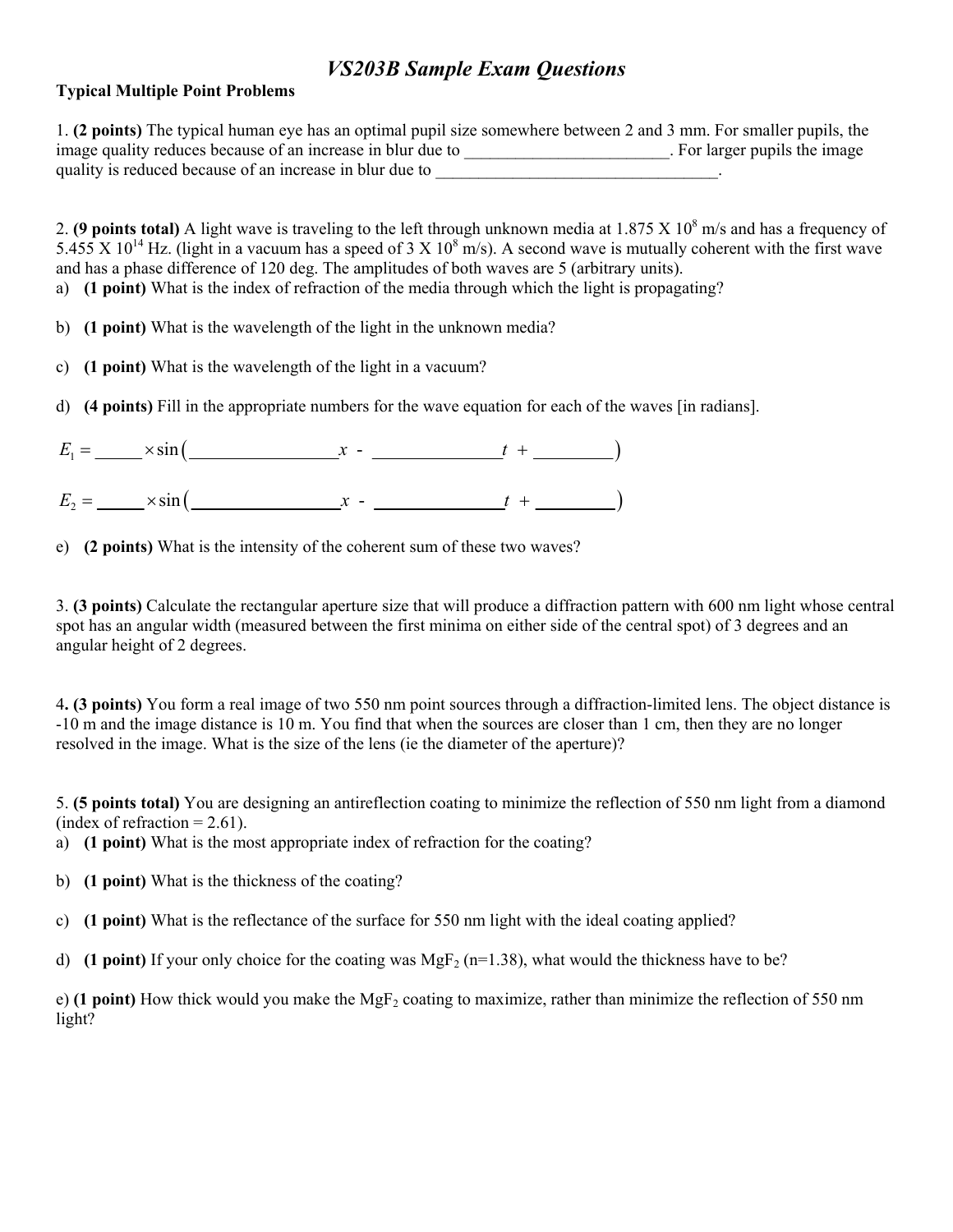6. **(5 points total)** Interference fringes from Young's double slit aperture are generated with a slit separation of 1 mm, a wavelength of 600 nm and an aperture to screen distance of 2 m. a) **(2 points)** What is the spacing between two adjacent peaks in the interference pattern?

b) **(3 points)** What would the spacing between two adjacent peaks in the interference pattern be if you placed a -2 D thin lens 50 cm from the slit apertures (between the slit apertures and the screen)?

7. **(5 points total)** Consider two equal-amplitude waves of 600 nm light that are mutually coherent.

**(3 points)** What would be the phase difference between the waves if the second wave was delayed by a distance of 200 nm?

a) In waves?

- b) In degrees?  $\qquad \qquad \qquad$
- c) In radians?

d) **(2 points)** What would be the thickness of thin film reflective coating of index 1.38 that would produce such a phase difference?

8. **(6 points total)** A light wave is described with the following equation:

 $E = 10 \sin \left( 1.5708 \times 10^{7} x - 3.1416 \times 10^{15} t + \frac{\pi}{4} \right)$ 

- a) **(1 point)** What is the wavelength in nanometers?
- b) **(1 point)** What is the initial phase in radians?
- c) **(1 point)** What is the angular frequency in radians/sec?
- d) **(1 point)** What is the velocity of the wave in meters/sec?
- e) **(1 point)** What is the intensity of this wave?
- f) **(1 point)** What is the index of refraction of the medium through which this wave is propagating?

9. **(3 points)** Determine the number of units and the orientation of the polarization of the light that emerges from the sequence of polarizers, A B and C shown below. The axis defines the transmission axis.



10. **(2 points)** What order of the above filters will provide the maximum transmitted intensity for unpolarized incident light? NOTE: Reversing the order of the filters will not change the amount of light that is transmitted.

- a) ABC (or CBA)
- b) ACB (or BCA)
- c) BAC (or CAB)